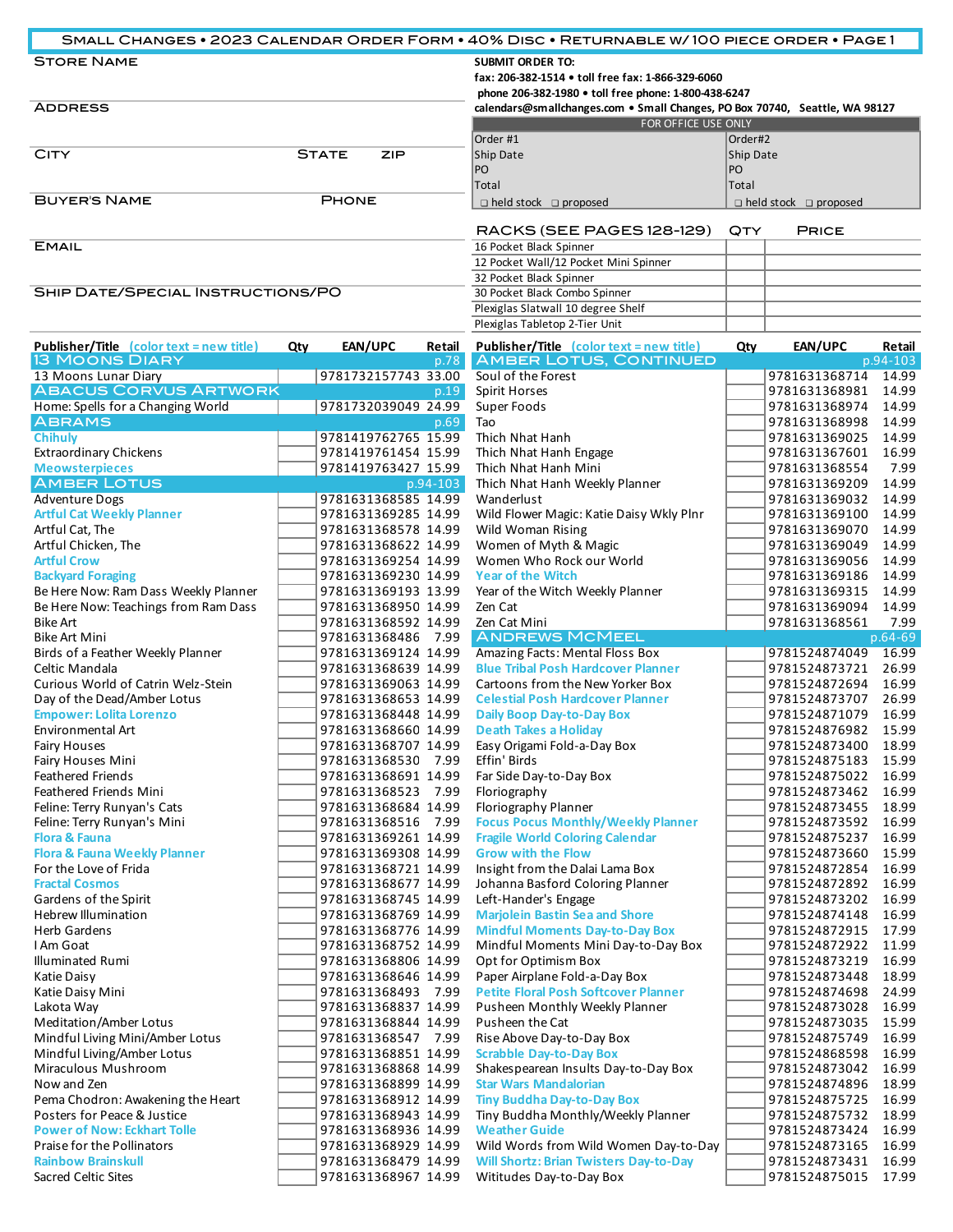|                                                                         |     |                                           |               | SMALL CHANGES • 2023 CALENDAR ORDER FORM • 40% DISC • RETURNABLE W/100 PIECE ORDER • PAGE 2 |     |                                |                |
|-------------------------------------------------------------------------|-----|-------------------------------------------|---------------|---------------------------------------------------------------------------------------------|-----|--------------------------------|----------------|
| <b>Publisher/Title</b> $\{color \pm \text{color} = \text{new title}\}\$ | Qty | EAN/UPC                                   | Retail        | <b>Publisher/Title</b> (color text = new title)                                             | Qty | EAN/UPC                        | Retail         |
| <b>ANDREWS MCMEEL</b>                                                   |     |                                           | $p.64-69$     | <b>CELESTIAL PRODUCTS, CONTINUED</b>                                                        |     |                                | p.80           |
| <b>Year of Snarky Cats: Dan DiPaolo</b>                                 |     | 9781524872366 15.99                       |               | MoonMaggy                                                                                   |     | 616271008104                   | 4.95           |
| You are a Badass Day-to-Day Box                                         |     | 9781524873561 16.99                       |               | <b>Moons &amp; Blooms Poster</b>                                                            |     | 616271008111                   | 16.95          |
| You are a Badass Planner                                                |     | 9781524873578 26.99                       |               | <b>CHRONICLE BOOKS</b>                                                                      |     |                                | p.73-75        |
| You are Enough Weekly/Monthly Planner<br><b>BRIGHT DAY CALENDARS</b>    |     | 9781524875756 16.99                       |               | Am I Overthinking This? Engage<br>Anne Taintor                                              |     | 9781797216706<br>9781797210674 | 15.99<br>14.99 |
| <b>Baby Goats</b>                                                       |     | 9781649874856 14.99                       | $p.62 - 63$   | Astrological Year                                                                           |     | 9781797216638                  | 14.99          |
| <b>Bees</b>                                                             |     | 9781649874993 14.99                       |               | Darth Vader and Family: Family Calendar                                                     |     | 9781797202907                  | 15.99          |
| <b>Cabins</b>                                                           |     | 9781649875211 14.99                       |               | Darth Vader and Son                                                                         |     | 9781797202891                  | 14.99          |
| <b>Cats &amp; Succulents Magnetic Monthly</b>                           |     | 9781649879189 12.99                       |               | I Could Pee on This                                                                         |     | 9781797216539                  | 14.99          |
| <b>Foxes Academic Planner</b>                                           |     | 9781649878977 14.99                       |               | LEGO Calendar                                                                               |     | 9781797216522                  | 14.99          |
| <b>Ginkgo Annual Planner</b>                                            |     | 9781649879042 14.99                       |               | Little World of Liz Climo Box                                                               |     | 9781797217673                  | 15.99          |
| Pathways/Bright Day                                                     |     | 9781649876744 14.99                       |               | Men to Avoid in Art and Life                                                                |     | 9781797212906                  | 14.99          |
| Portland                                                                |     | 9781649876850 14.99                       |               | Merry Christmas Tree Pop-Up Advent                                                          |     | 9781452165110                  | 13.99          |
| <b>Rescue Cats</b>                                                      |     | 9781649878595 14.99                       |               | Sierra Club Engage                                                                          |     | 9781578052363                  | 15.95          |
| <b>Rescue Dogs</b>                                                      |     | 9781649878625 14.99                       |               | Sierra Club Wilderness                                                                      |     | 9781578052356                  | 14.95          |
| Succulents                                                              |     | 9781649877574 14.99                       |               | This is My Bookstore                                                                        |     | 9781797217017                  | 14.99          |
| <b>Succulents Annual Planner</b>                                        |     | 9781649879073 14.99                       |               | <b>COLLIER PUBLISHING LLC</b>                                                               |     |                                | p.77           |
| <b>Trees/Bright Day</b>                                                 |     | 9781649877697 14.99                       |               | Ansel Adams: American West                                                                  |     | 9781935694618                  | 12.95          |
| <b>Unicorns</b>                                                         |     | 9781649877765 14.99                       |               | <b>National Parks/Collier</b>                                                               |     | 9781935694649                  | 14.95          |
| Waterfalls/Bright Day                                                   |     | 9781649878724 14.99                       |               | Universe: Astronomy Calendar                                                                |     | 9781935694663                  | 14.95          |
| Zen<br><b>BROWNTROUT PUBLISHERS</b>                                     |     | 9781649878014 14.99                       |               | <b>CRANE CREEK GRAPHICS</b>                                                                 |     |                                | p.91           |
|                                                                         |     |                                           | p.56-57       | <b>Henry Evans</b>                                                                          |     | 9781931693905                  | 17.95          |
| Banksy's Graffiti<br>Banksy's Graffiti Mini                             |     | 9781975449629 15.99<br>9781975449605 8.99 |               | Wild Birds: Wendy Morgan<br><b>EDWARD PABOR</b>                                             |     | 9781931693912                  | 17.95<br>p.76  |
| California Coast                                                        |     | 9781975448547 15.99                       |               | <b>Pacific Northwest, The/Edward Pabor</b>                                                  |     | 195893944149                   | 17.99          |
| <b>California Coast Mini</b>                                            |     | 9781975456566 8.99                        |               | <b>ELIZABETH VANDUINE</b>                                                                   |     |                                | p.89           |
| <b>California National Parks</b>                                        |     | 9781975448554 15.99                       |               | Elizabeth VanDuine: Paper Cuts                                                              |     | 785104129498                   | 19.99          |
| <b>California National Parks Mini</b>                                   |     | 9781975456573 8.99                        |               | <b>FLAME TREE PUBLISHING</b>                                                                |     |                                | p.107-110      |
| Goats in Trees                                                          |     | 9781975449070 15.99                       |               | Alice in Wonderland                                                                         |     | 9781804170052                  | 15.99          |
| <b>House of Turnowsky Desk Planner</b>                                  |     | 9781975450120 17.99                       |               | Angela Harding Slim Calendar                                                                |     | 9781804171257                  | 8.99           |
| Majesty of Trees                                                        |     | 9781975452155 15.99                       |               | Angela Harding Woodblocks                                                                   |     | 9781804170434                  | 15.99          |
| <b>Oregon Coast</b>                                                     |     | 9781975452445 15.99                       |               | <b>Angela Harding Woodblocks Mini</b>                                                       |     | 9781804171233                  | 8.99           |
| <b>Oregon Wild &amp; Scenic</b>                                         |     | 9781975452452 15.99                       |               | Angela Harding: Salt Path Magnetic Pocket                                                   |     | 9781804171387                  | 13.99          |
| <b>Oregon Wild &amp; Scenic Mini</b>                                    |     | 9781975454227 8.99                        |               | <b>Annie Soudain</b>                                                                        |     | 9781804170427                  | 15.99          |
| Regal Cat, The                                                          |     | 9781975451448 15.99                       |               | Annie Soudain Mini                                                                          |     | 9781804171240                  | 8.99           |
| Seattle                                                                 |     | 9781975452728 15.99                       |               | Annie Soudain: Late Frost Magnetic Pocket                                                   |     | 9781804171448                  | 13.99          |
| Washington Wild & Scenic                                                |     | 9781975452995 15.99                       |               | Birds: Chris Pendleton Mini                                                                 |     | 9781804171226                  | 8.99           |
| Washington Wild & Scenic Mini                                           |     | 9781975454357 8.99                        |               | Celestial Journeys                                                                          |     | 9781804170069                  | 15.99          |
| Yoga Cats                                                               |     | 9781975450199 15.99                       |               | Christmas Comes to Moominvalley Advent                                                      |     | 9781839647147                  | 8.99           |
| Yoga Kittens Mini                                                       |     | 9781975450212 8.99<br>9781975450229       |               | Frida Kahlo Magnetic Pocket<br>Frida Kahlo Mini                                             |     | 9781804171462<br>9781804171219 | 13.99<br>8.99  |
| Yoga Puppies Mini<br><b>BRUSH DANCE</b>                                 |     |                                           | 8.99<br>p.104 | Gaudi                                                                                       |     | 9781804170915                  | 15.99          |
| Aboriginal Art                                                          |     | 9347301102486 15.99                       |               | Guess How Much I Love You Advent                                                            |     | 9781839647420                  | 8.99           |
| Japanese Gardens                                                        |     | 9781975454623 15.99                       |               | <b>Healing Crystals</b>                                                                     |     | 9781804170137                  | 15.99          |
| Live With Intention                                                     |     | 9781975449940 15.99                       |               | Japanese Woodblock Mini                                                                     |     | 9781804171103                  | 7.99           |
| Live With Intention Mini                                                |     | 9781975449933 8.99                        |               | Japanese Woodblocks/Flame Tree                                                              |     | 9781804170175                  | 15.99          |
| Mindful Living Mini/Brush Dance                                         |     | 9781975454692 8.99                        |               | <b>Lanise Howard</b>                                                                        |     | 9781804171639                  | 15.99          |
| Mindful Living/Brush Dance                                              |     | 9781975454708 15.99                       |               | Moomin                                                                                      |     | 9781804170007                  | 15.99          |
| Pathways/Brush Dance                                                    |     | 9781975454722 15.99                       |               | Moomin Mini                                                                                 |     | 9781804171141                  | 8.99           |
| Rumi                                                                    |     | 9781975454739 15.99                       |               | Moomins by the Fire Advent                                                                  |     | 9781839641145                  | 8.99           |
| <b>BURDOCK &amp; BRAMBLE</b>                                            |     |                                           | p.105         | <b>Orchids: Marianne North Mini</b>                                                         |     | 9781804171080                  | 8.99           |
| Twelve Grackles for 2023                                                |     | 9781736826119 19.00                       |               | Owl Babies Blue Advent                                                                      |     | 9781839647437                  | 8.99           |
| <b>BUYOLYMPIA</b>                                                       |     |                                           | p.48          | <b>Santa and the Moon Advent</b>                                                            |     | 9780857750976                  | 8.99           |
| <b>Animal Portraits: Berkley</b>                                        |     | 878223004569                              | 17.99         | Van Gogh: Blooms                                                                            |     | 9781804170229                  | 15.99          |
| <b>CAMPHILL VILLAGE</b>                                                 |     |                                           | p.116         | Van Gogh: Starry Night Magnetic Pocket                                                      |     | 9781804171417                  | 13.99          |
| Stella Natura                                                           |     | 9781735051529 16.95                       |               | Vincent van Gogh Mini<br><b>FOUND IMAGE PRESS</b>                                           |     | 9781804171110                  | 8.99           |
| <b>CAROUSEL CALENDARS</b><br><b>Birds of the World: Madeleine Floyd</b> |     | 9781529830699 15.99                       | p.24          | <b>Birds Desktop</b>                                                                        |     | 9781669500193                  | p.39<br>15.99  |
| Comedy Wildlife Photo Awards                                            |     | 9781529826333 15.99                       |               | Japan Vintage Desktop                                                                       |     | 9781669500476                  | 15.99          |
| Floral Illustrated: Royal Botanic Garden                                |     | 9781529823578 15.99                       |               | Mermaids Desktop                                                                            |     | 9781669501091                  | 15.99          |
| <b>Floral Illustrated: Royal Botanic Mini</b>                           |     | 9781529829037 8.99                        |               | Nests Desktop                                                                               |     | 9781669500537                  | 15.99          |
| <b>Great Mountains</b>                                                  |     | 9781529828993 15.99                       |               | Owls Vintage Desktop                                                                        |     | 9781669500568                  | 15.99          |
| <b>Lunar Living</b>                                                     |     | 9781529829655 15.99                       |               | Portland Vintage Desktop                                                                    |     | 9781669501008                  | 15.99          |
| <b>CAT LOVERS CALENDAR</b>                                              |     |                                           | p.118         | Seattle Vintage Desktop                                                                     |     | 9781669501053                  | 15.99          |
| Cat Lovers Against the Bomb Classic                                     |     | 9780979427237 11.95                       |               | <b>GLADSTONE MEDIA</b>                                                                      |     |                                | $p.40-43$      |
| Cat Lovers Against the Bomb Contemporary                                |     | 9780979427244 11.95                       |               | <b>Audubon's Birds of America</b>                                                           |     | 9781612234861                  | 14.99          |
| Cat Lovers for LGBTQA+ Rights                                           |     | 9780979427251 12.95                       |               | Bee Happy Mini                                                                              |     | 9781612234502                  | 8.99           |
| Pups for Peace                                                          |     | 9780979427268 12.95                       |               | <b>Finlay &amp; Frankie</b>                                                                 |     | 9781612234830                  | 15.99          |
| <b>CELESTIAL PRODUCTS</b>                                               |     |                                           | p.80          | <b>Fruits: Pomological Watercolor Tall Mini</b>                                             |     | 9781612234892                  | 10.99          |
| MoonCard                                                                |     | 616271008166                              | 3.95          | Galaxy of Stars                                                                             |     | 9781612234564                  | 15.99          |
| <b>MoonFollower Poster</b><br>Moonlight Poster                          |     | 616271008074<br>616271007855 16.95        | 14.95         | Galaxy of Stars Mini<br><b>Haiku Big Picture</b>                                            |     | 9781612234786<br>9781612234854 | 8.99<br>18.99  |
|                                                                         |     |                                           |               |                                                                                             |     |                                |                |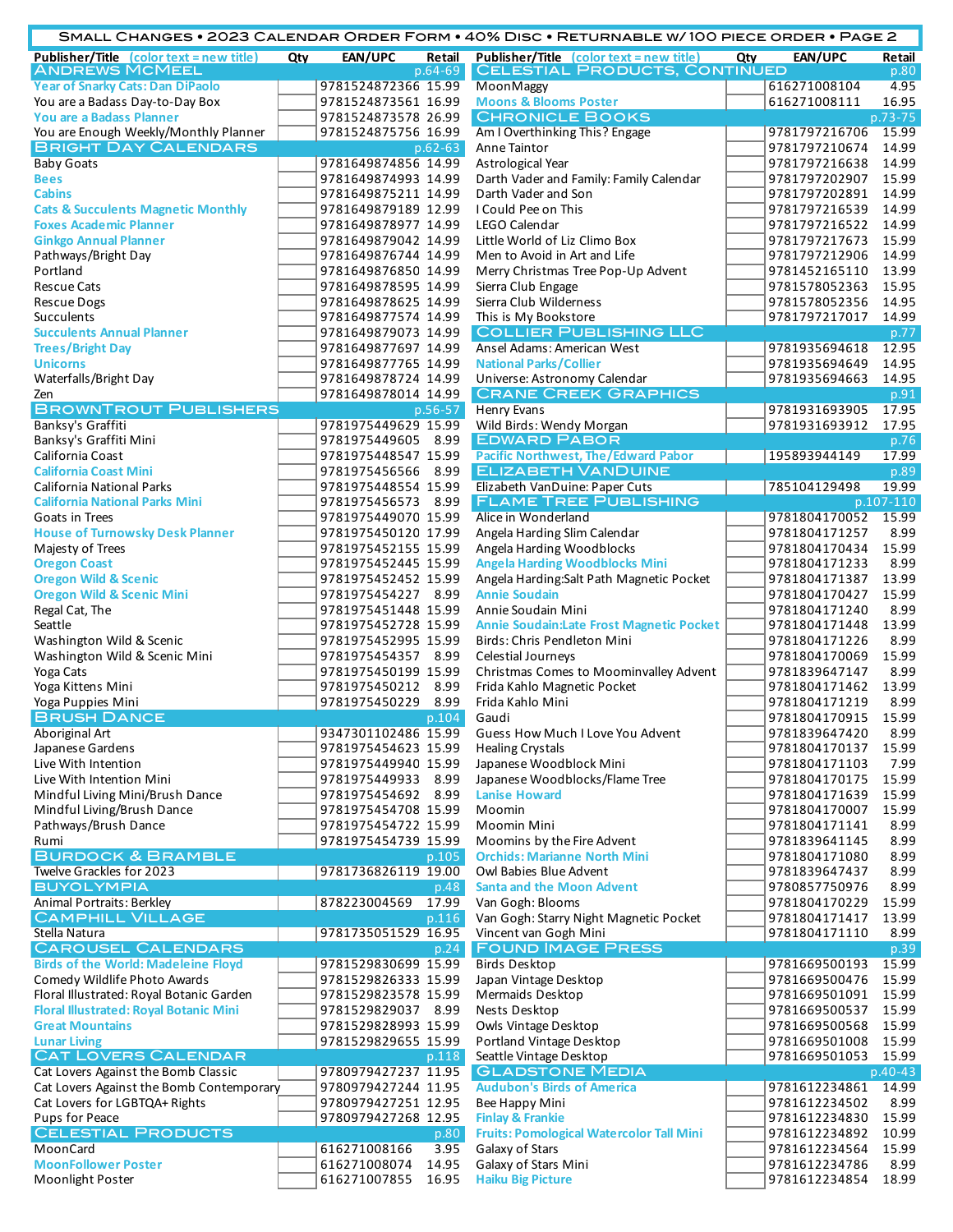| SMALL CHANGES • 2023 CALENDAR ORDER FORM • 40% DISC • RETURNABLE W/100 PIECE ORDER • PAGE 3 |  |                                            |                |                                                                                    |     |                                |                |  |
|---------------------------------------------------------------------------------------------|--|--------------------------------------------|----------------|------------------------------------------------------------------------------------|-----|--------------------------------|----------------|--|
| Publisher/Title (color text = new title) Qty<br><b>GLADSTONE MEDIA, CONTINUED</b>           |  | EAN/UPC                                    | $p.40 - 43$    | Retail Publisher/Title (color text = new title)<br><b>MICROCOSM PUBLISHING</b>     | Qty | EAN/UPC                        | Retail<br>p.86 |  |
| Haiku Big Picture                                                                           |  | 9781612234854 18.99                        |                | Practical Witch's Almanac, The                                                     |     | 9781648411144                  | 16.95          |  |
| Haiku Tall Mini                                                                             |  | 9781612234595 10.99                        |                | <b>MOON SEEDS</b>                                                                  |     |                                | p.87           |  |
| Haunts Deluxe                                                                               |  | 9781612234793 18.99                        |                | Moon Seeds Engage                                                                  |     | 9788894650631                  | 25.95          |  |
| Into the Woods Deluxe                                                                       |  | 9781612234601 18.99                        |                | <b>MOTHER TONGUE INK</b>                                                           |     |                                | p.88           |  |
| <b>Jane Austen: In Her Own Words</b>                                                        |  | 9781612234878 14.99                        |                | We'Moon Paperback                                                                  |     | 9781942775393                  | 22.95          |  |
| Kittens & Friends                                                                           |  | 9781612234649 15.99                        |                | We'Moon Spanish Edition                                                            |     | 9781942775416                  | 22.95          |  |
| Kittens & Friends Mini<br><b>Puppies &amp; Friends</b>                                      |  | 9781612234632 8.99<br>9781612234694 15.99  |                | We'Moon Spiral<br>We'Moon Wall                                                     |     | 9781942775386<br>9781942775423 | 22.95<br>17.95 |  |
| Puppies & Friends Mini                                                                      |  | 9781612234687 8.99                         |                | <b>MOUNTAINEERS BOOKS</b>                                                          |     |                                | p.90           |  |
| Space Vacation: Galactic Travel Posters                                                     |  | 9781612234731 18.99                        |                | <b>Owls: Paul Bannick</b>                                                          |     | 9781680515725                  | 14.95          |  |
| <b>Witches' Woods</b>                                                                       |  | 9781612234847 15.99                        |                | <b>NIKKI MCCLURE</b>                                                               |     |                                | p.18           |  |
| <b>GRAPHIQUE DE FRANCE</b>                                                                  |  |                                            | p.70-72        | Nikki McClure                                                                      |     | 878223004460                   | 23.99          |  |
| <b>Fabulous Girl</b>                                                                        |  | 9781664812178 15.99                        |                | <b>NOAH PUBLICATIONS</b>                                                           |     |                                | p.77           |  |
| <b>Foodie Adventures</b>                                                                    |  | 9781664812185 15.99                        |                | <b>Wooden Boats</b>                                                                |     | 9781736321010                  | 18.95          |  |
| <b>Horoscopes</b>                                                                           |  | 9781664812314 15.99                        |                | <b>OLD FARMER'S ALMANAC</b>                                                        |     |                                | p.117          |  |
| In the Garden                                                                               |  | 9781664810310 15.99                        |                | Gardening: Old Farmer's                                                            |     | 9781571989291                  | 9.99           |  |
| In to the Woods/Graphique<br><b>Island Paradise</b>                                         |  | 9781664812239 15.99<br>9781664810327 15.99 |                | Moon Calendar<br>OFA Countertop Display (free w/24)                                |     | 9781571989307                  | 11.99<br>0.00  |  |
| <b>Japanese Art Collection</b>                                                              |  | 9781664811744 15.99                        |                | Old Farmer's Almanac                                                               |     | 9781571989215                  | 8.95           |  |
| <b>Life from Above</b>                                                                      |  | 9781664810235 15.99                        |                | <b>ORANGE CIRCLE STUDIO</b>                                                        |     |                                | p.49-51        |  |
| <b>Passport to the World Mini</b>                                                           |  | 9781664809154 8.99                         |                | Au Pears Convertible Desk/Planner                                                  |     | 9781645134589                  | 17.99          |  |
| <b>Peanuts</b>                                                                              |  | 9781664812345 15.99                        |                | <b>Au Pears Ondine Tabbed Planner</b>                                              |     | 9781645134473                  | 14.99          |  |
| <b>Peanuts Mini</b>                                                                         |  | 9781664809222 8.99                         |                | <b>Boho Animals</b>                                                                |     | 9781645134657                  | 14.99          |  |
| <b>Self Love</b>                                                                            |  | 9781664810945 15.99                        |                | <b>Buzzy Bees Bamboo-Hanger</b>                                                    |     | 9781645134688                  | 17.99          |  |
| <b>Serenity</b>                                                                             |  | 9781664812277 15.99                        |                | <b>Buzzy Bees Monthly Pocket</b>                                                   |     | 9781645134329                  | 7.99           |  |
| <b>Serenity Mini</b>                                                                        |  | 9781664808935 8.99                         |                | <b>Desert Days and Nights Duplex Planner</b>                                       |     | 9781645134800                  | 15.99          |  |
| <b>Tuscany</b><br><b>Van Gogh</b>                                                           |  | 9781664810990 15.99<br>9781664810266 15.99 |                | Don't Worry Bee Happy Just Right Planner<br><b>Enchanted Garden Monthly Pocket</b> |     | 9781645134251<br>9781645134312 | 12.99<br>7.99  |  |
| <b>Van Gogh Mini</b>                                                                        |  | 9781664808928 8.99                         |                | Fruit and Flora Monthly Pocket                                                     |     | 9781645134336                  | 7.99           |  |
| <b>Viva La Femme</b>                                                                        |  | 9781664813021 15.99                        |                | Garden Hedgehog Do it All Planner                                                  |     | 9781645134213                  | 15.99          |  |
| <b>HAY HOUSE INC.</b>                                                                       |  |                                            | p.78           | Green Thumb Ondine Tabbed Planner                                                  |     | 9781645134497                  | 14.99          |  |
| Moonology Diary: Yasmin Boland                                                              |  | 9781788176583 16.99                        |                | Japanese Woodblocks/Orange Circle                                                  |     | 9781645134640                  | 14.99          |  |
| <b>I STAND FOR LOVE</b>                                                                     |  |                                            | p.92           | <b>National Parks/Orange Circle</b>                                                |     | 9781645134633                  | 14.99          |  |
| I Stand For Love                                                                            |  | 9798886274752 11.95                        |                | Pink Petals Edie Tabbed Planner                                                    |     | 9781645134459                  | 17.99          |  |
| <b>KRISTEN ETMUND</b>                                                                       |  |                                            | p.91           |                                                                                    |     | 9781645133988                  | 9.99           |  |
|                                                                                             |  |                                            |                | Succulent Garden Magnetic Monthly                                                  |     |                                |                |  |
| Kristen Etmund Woodblock Prints                                                             |  | 196852947225                               | 17.99          | <b>ORIGINAL LUNAR PHASE LLC</b>                                                    |     |                                | p.81           |  |
| <b>LEGENDARY LIFE</b>                                                                       |  |                                            | p.120          | Lunar Phase Poster: Assorted                                                       |     | 9780996074087                  | 12.00          |  |
| <b>Legendary Affirmation Cards</b>                                                          |  | 853474008337                               | 19.95          | <b>POLESTAR CALENDARS LTD.</b>                                                     |     |                                | p.48           |  |
| <b>Legendary Life Minimalist Journal</b>                                                    |  | 853474008429<br>853474008450               | 19.95<br>19.95 | Original Student Calendar Engage                                                   |     | 9781551861258<br>9781551861265 | 13.95<br>17.95 |  |
| <b>Legendary Relationship Journal</b><br><b>Legendary Youth Affirmation Cards</b>           |  | 853474008474                               | 19.95          | Polestar Family Calendar Engage<br>Polestar Planner                                |     | 9781551861289                  | 14.95          |  |
| <b>LITTLE LARK</b>                                                                          |  |                                            | p.82           | <b>POMEGRANATE</b>                                                                 |     |                                | p.111-115      |  |
| <b>Crystals: Assorted Moon Posters</b>                                                      |  | 850987004801                               | 24.99          | African American Art                                                               |     | 9781087505053                  | 15.99          |  |
| <b>Little Lark Kitchen Towels Assorted</b>                                                  |  | 850987004788                               | 24.99          | Alphonse Mucha                                                                     |     | 9781087503905                  | 15.99          |  |
| Little Lark Moon Phase: Assorted Poster                                                     |  | 850987004795 24.99                         |                | Art of Daniel Merriam                                                              |     | 9781087504971                  | 15.99          |  |
| <b>LITTLE, BROWN AND COMPANY</b>                                                            |  |                                            | p.76           | Arts & Crafts Block Prints                                                         |     | 9781087504988                  | 15.99          |  |
| <b>Ansel Adams</b>                                                                          |  | 9780316453660 19.99                        |                | <b>Arts &amp; Crafts Tiles Mini</b>                                                |     | 9781087504964                  | 7.99           |  |
| <b>LLEWELLYN PUBLICATIONS</b><br>Astrological Calendar                                      |  | 9780738763897 15.99                        | p.84-85        | Black History, A Journey into<br>Carl Larsson                                      |     | 9781087505015<br>9781087504544 | 15.99<br>15.99 |  |
| Astrological Pocket Planner                                                                 |  | 9780738763903 9.99                         |                | Charley Harper                                                                     |     | 9781087504001                  | 15.99          |  |
| Daily Planetary Guide                                                                       |  | 9780738763910 13.99                        |                | Charley Harper Mini                                                                |     | 9781087504018                  | 7.99           |  |
| <b>Hedgewitch Botanical Calendar</b>                                                        |  | 9780738771120 14.99                        |                | <b>Edward Gorey</b>                                                                |     | 9781087504131                  | 15.99          |  |
| Herbal Almanac                                                                              |  | 9780738763934 14.99                        |                | <b>Edward Gorey Mini</b>                                                           |     | 9781087504148                  | 7.99           |  |
| Magical Almanac                                                                             |  | 9780738763941 14.99                        |                | <b>Emily Carr</b>                                                                  |     | 9781087504926                  | 15.99          |  |
| <b>Magical Moon</b>                                                                         |  | 9780738771076 14.99                        |                | Enlightenment: Buddhist Paintings                                                  |     | 9781087504629                  | 15.99          |  |
| <b>Magical Mystical Cats</b>                                                                |  | 9780738763965 14.99                        |                | Equus                                                                              |     | 9781087504698                  | 15.99          |  |
| Moon Sign Book                                                                              |  | 9780738763972 13.99                        |                | <b>Exquisite Creatures</b>                                                         |     | 9781087504315                  | 15.99          |  |
| Moon Sign Datebook<br>Sun Sign Book                                                         |  | 9780738763989 13.99<br>9780738764009 13.99 |                | <b>Faith Ringgold</b><br>Georgia O'Keeffe                                          |     | 9781087505046<br>9781087504599 | 15.99<br>15.99 |  |
| <b>Tarot Calendar</b>                                                                       |  | 9780738764016 14.99                        |                | Georgia O'Keeffe Mini                                                              |     | 9781087504605                  | 7.99           |  |
| Witches' Calendar                                                                           |  | 9780738764023 14.99                        |                | Group of Seven                                                                     |     | 9781087505251                  | 15.99          |  |
| Witches' Companion                                                                          |  | 9780738764030 13.99                        |                | Haiku: Japanese Art & Poetry                                                       |     | 9781087503899                  | 15.99          |  |
| Witches' Datebook                                                                           |  | 9780738764047 13.99                        |                | Hiroshige                                                                          |     | 9781087504810                  | 15.99          |  |
| Witches' Spell-a-Day Almanac                                                                |  | 9780738764054 13.99                        |                | In the Wild: Billy Hassell                                                         |     | 9781087505121                  | 15.99          |  |
| LOST AND UNFOUNDED, LLC                                                                     |  |                                            | p.105          | Inmortalidad                                                                       |     | 9781087504391 15.99            |                |  |
| <b>Street Art by David Zinn</b>                                                             |  | 9780991220656 14.99                        |                | <b>Interplanetary Vacations</b>                                                    |     | 9781087505152                  | 15.99          |  |
| <b>MARGINS</b>                                                                              |  | 689481977973                               | p.79<br>20.00  | Inuit Art<br>Inuit Art Mini                                                        |     | 9781087503974                  | 15.99<br>7.99  |  |
| Moon Poster: Large Silkscreen/Margins<br>Moon Poster: Plantable Moon/Margins                |  | 689481977997                               | 20.00          | <b>Kanaginak Pootoogook</b>                                                        |     | 9781087503981<br>9781087504308 | 15.99          |  |
| Moon Poster: Sm Letterpress Foil/Margins                                                    |  | 689481977980                               | 16.00          | Kawase Hasui                                                                       |     | 9781087504100                  | 15.99          |  |
| <b>MELISSA LEADY</b><br>Pacific Northwest/Melissa Leady                                     |  | 9798986034102 15.99                        | p.75           | L.C. Armstrong<br>Mandalas: Paul Heussenstamm                                      |     | 9781087503929<br>9781087504056 | 15.99<br>15.99 |  |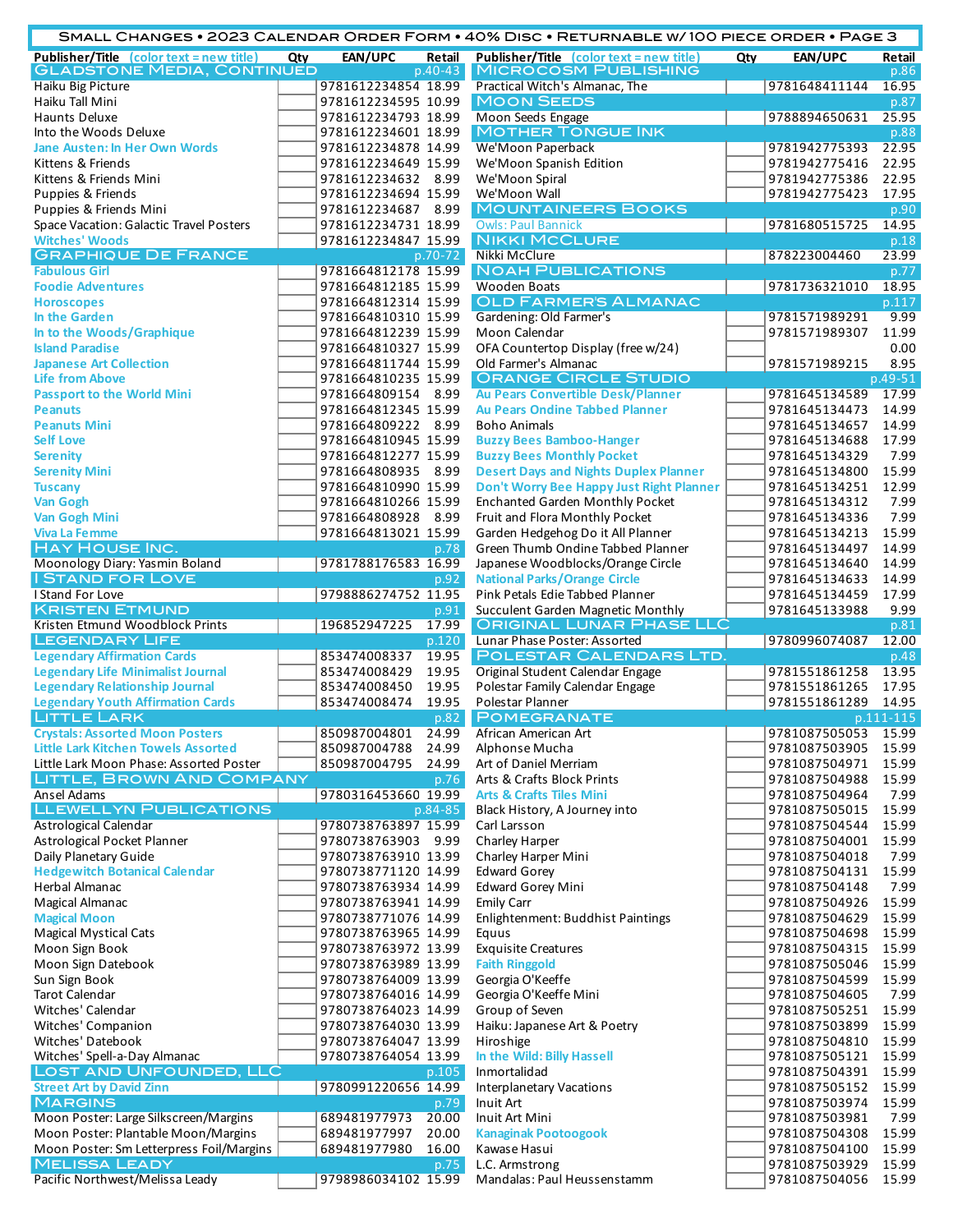|                                                                                |     |                                            |             | SMALL CHANGES • 2023 CALENDAR ORDER FORM • 40% DISC • RETURNABLE W/100 PIECE ORDER • PAGE 4 |     |                                |                  |
|--------------------------------------------------------------------------------|-----|--------------------------------------------|-------------|---------------------------------------------------------------------------------------------|-----|--------------------------------|------------------|
| Publisher/Title (color text = new title)                                       | Qty | EAN/UPC                                    | Retail      | Publisher/Title (color text = new title)                                                    | Qty | EAN/UPC                        | Retail           |
| <b>POMEGRANATE</b><br>Molly Hashimoto: Birds                                   |     | 9781087503950 15.99                        | p.111-115   | SOURCEBOOKS, CONTINUED<br>Power of Habit Planner                                            |     | 9781728252377                  | p.46-47<br>19.99 |
| Molly Hashimoto: Wildlife Mini                                                 |     | 9781087503967 7.99                         |             | <b>Queer All Year</b>                                                                       |     | 9781728258539                  | 15.99            |
| Owls: Jennine Chappell                                                         |     | 9781087503882 15.99                        |             | Ruth Bader Ginsburg                                                                         |     | 9781728250007                  | 14.99            |
| Serenity: Kazuyuki Ohtsu                                                       |     | 9781087504407 15.99                        |             | This Day in Black History Box                                                               |     | 9781728259000                  | 14.99            |
| Serenity: Kazuyuki Ohtsu Mini                                                  |     | 9781087504414 7.99                         |             | This Day in Women's History Box                                                             |     | 9781728249964                  | 14.99            |
| Spirit: Robert Bissell                                                         |     | 9781087503875 15.99                        |             | Women who Broke Glass Ceilings                                                              |     | 9781728250076                  | 14.99            |
| Trees: Kyung-Hwa Yu                                                            |     | 9781087504834 15.99                        |             | <b>SYRACUSE CULTURAL WORKERS</b>                                                            |     |                                | p.119            |
| <b>QUARTO PUBLISHING GROUP USA</b>                                             |     |                                            | p.83        | Peace/Syracuse                                                                              |     | 9780935155761                  | 15.95            |
| <b>Herbal Magic Weekly Planner</b><br><b>Lunar Living Weekly Planner</b>       |     | 9781631068959 23.99                        |             | Women Artists Datebook<br><b>TAPROOT</b>                                                    |     | 9780935155785                  | 17.95            |
| <b>Year of Intuitive Tarot Weekly Planner</b>                                  |     | 9781631068928 23.99<br>9781631068935 23.99 |             | <b>Taproot Calendar</b>                                                                     |     | <b>TBD</b>                     | p.89<br>23.99    |
| <b>Year of Rumi Inspiration Weekly Planner</b>                                 |     | 9781631069017 23.99                        |             | <b>TF PUBLISHING</b>                                                                        |     |                                | $p.58-61$        |
| <b>SELF-REALIZATION FELLOWSHIP</b>                                             |     |                                            | p.93        | <b>Artistic Rainbow 2-Year Monthly Pocket</b>                                               |     | 9781639243167                  | 6.99             |
| Inner Reflections Engage                                                       |     | 9780876129456 14.95                        |             | <b>Backyard Birds Mini</b>                                                                  |     | 9781639241811                  | 7.99             |
| <b>SELLERS PUBLISHING INC.</b>                                                 |     |                                            | $p.32 - 37$ | <b>Blue &amp; Berries Large Engage</b>                                                      |     | 9781639242641                  | 17.99            |
| <b>Blossom Buddies Mini</b>                                                    |     | 9781531916961 7.99                         |             | <b>Destination Rainbow</b>                                                                  |     | 9781639241118                  | 15.99            |
| <b>Bon Appetit</b>                                                             |     | 9781531915957 15.99                        |             | <b>Exotic Birds Monthly Planner</b>                                                         |     | 9781639242825                  | 9.99             |
| Cat Wars                                                                       |     | 9781531915971 15.99                        |             | <b>Great Lakes</b>                                                                          |     | 9781639241217                  | 15.99            |
| Cat Wars Mini                                                                  |     | 9781531916916 7.99                         |             | <b>Great Outdoors</b>                                                                       |     | 9781639241224                  | 15.99            |
| Catzilla                                                                       |     | 9781531915988 15.99                        |             | <b>Growing Gardens: Happy Place</b>                                                         |     | 9781639241231                  | 15.99            |
| Catzilla Mini                                                                  |     | 9781531916909 7.99<br>9781531915995 15.99  |             | Landscapes                                                                                  |     | 9781639241316                  | 15.99<br>15.99   |
| <b>Celestial Skies</b><br>Dragons by Ciruelo                                   |     | 9781531916053 15.99                        |             | Moon, The<br><b>Outhouses</b>                                                               |     | 9781639241415<br>9781639241507 | 15.99            |
| Dreamscapes: Paul Bond                                                         |     | 9781531916060 15.99                        |             | Owls                                                                                        |     | 9781639241514                  | 15.99            |
| <b>Enchanted Pathways</b>                                                      |     | 9781531916084 15.99                        |             | PNW/Pacific Northwest                                                                       |     | 9781639244171                  | 15.99            |
| <b>Ferns Design Essentials Weekly Planner</b>                                  |     | 9781531917586 16.00                        |             | Space Cats                                                                                  |     | 9781639241644                  | 15.99            |
| <b>Floral Bees Design Essen. Weekly Planner</b>                                |     | 9781531917579 15.99                        |             | <b>Space Cats Mini</b>                                                                      |     | 9781639244263                  | 7.99             |
| <b>Flower Spirits</b>                                                          |     | 9781531916138 15.99                        |             | Stargazing                                                                                  |     | 9781639241651                  | 15.99            |
| Gardening: Old Farmer's Box                                                    |     | 9781531917241 15.99                        |             | <b>Stargazing Mini</b>                                                                      |     | 9781639241989                  | 7.99             |
| <b>Glamour Chicks Mini</b>                                                     |     | 9781531916947 7.99                         |             | <b>Stop &amp; Smell Flowers 2-Year Mthly Pocket</b>                                         |     | 9781639243334                  | 6.99             |
| <b>Goal Getter Lifestyle Planner Wall</b>                                      |     | 9781531917463 16.99                        |             | Trees/TF                                                                                    |     | 9781639241699                  | 15.99            |
| <b>Grow with the Flow Mini</b>                                                 |     | 9781531916954 7.99                         |             | <b>TUSHITA</b>                                                                              |     |                                | p.106            |
| I Love You Like No Otter Mini                                                  |     | 9781531916862 7.99                         |             | <b>Art Nouveau</b><br><b>Culture of Books</b>                                               |     | 9783959290968                  | 16.95<br>16.95   |
| <b>Inspired Year</b><br>Karate Kat                                             |     | 9781531916558 15.99<br>9781531916190 15.99 |             | Female Buddhas                                                                              |     | 9783959290388<br>9783959290104 | 16.95            |
| Lambies in Jammies & Goats in Coats                                            |     | 9781531916220 15.99                        |             | Frida Kahlo                                                                                 |     | 9783959290555                  | 16.95            |
| Lambies in Jammies Mini                                                        |     | 9781531916831 7.99                         |             | <b>Healing Mandalas</b>                                                                     |     | 9783959290111                  | 16.95            |
| Mountain Sunrise: Goal Getter Planner                                          |     | 9781531917623 15.99                        |             | Hokusai & Hiroshige: Nature's Spell                                                         |     | 9783959290975                  | 16.95            |
| <b>Mushrooms 2-Year Pocket</b>                                                 |     | 9781531916992 6.99                         |             | Trees/Tushita                                                                               |     | 9783959290142                  | 16.95            |
| <b>Mystic Cosmos Goal Getter Planner</b>                                       |     | 9781531917630 15.99                        |             | <b>UNIVERSE BOOKS</b>                                                                       |     |                                | $p.20-23$        |
| Nature of Trees                                                                |     | 9781531916299 15.99                        |             | <b>African American History &amp; Culture</b>                                               |     | 9780789342256                  | 15.99            |
| Seize the Day                                                                  |     | 9781531916350 15.99                        |             | <b>America Road Trips: Nat Geo Box</b>                                                      |     | 9780789342072 16.99            |                  |
| Simplicity                                                                     |     | 9781531916367 15.99                        |             | <b>Astrology of You &amp; Me Day-to-Day Box</b>                                             |     | 9780789342218                  | 16.99            |
| Spirit of Place                                                                |     | 9781531916411 15.99                        |             | Audubon's Watercolors                                                                       |     | 9780789342300                  | 15.99            |
| Spirit of Place Mini                                                           |     | 9781531916817 7.99                         |             | <b>Backyard Birds: National Geographic</b>                                                  |     | 9780789342515                  | 15.99<br>15.99   |
| <b>Starlight 2-Year Monthly Pocket</b><br><b>Swinging Sloths 2-Year Pocket</b> |     | 9781531916985 6.99<br>9781531916978 6.99   |             | <b>Birds of the World: Wingspan</b><br><b>Birds of the World: Wingspan Engage</b>           |     | 9780789342690<br>9780789342140 | 19.99            |
| <b>Underwater Dogs</b>                                                         |     | 9781531916527 15.99                        |             | <b>Black Girl Magic</b>                                                                     |     | 9780789342317                  | 15.99            |
| Where's Waldo?                                                                 |     | 9781531916473 15.99                        |             | <b>Bob Ross</b>                                                                             |     | 9780789342331                  | 15.99            |
| <b>SELLERS: HIGH NOTE</b>                                                      |     |                                            | p.38        | <b>Bob Ross Box</b>                                                                         |     | 9780789342027                  | 16.99            |
| Dinara's Weekly Softcover Planner                                              |     | 9781531914554 15.99                        |             | <b>Bob Ross Engage</b>                                                                      |     | 9780789342096                  | 16.99            |
| Greenery Deluxe Hardcover Planner                                              |     | 9781531914530 29.99                        |             | Cats & Books                                                                                |     | 9780789342379                  | 15.99            |
| Greenery Designer Wall                                                         |     | 9781531914639 18.99                        |             | Cats & Books Engage                                                                         |     | 9780789342102                  | 16.99            |
| Greenery Weekly Softcover Planner                                              |     | 9781531914592 15.99                        |             | Farmer's Market                                                                             |     | 9780789342409                  | 15.99            |
| <b>Jess Phoenix Weekly Softcover Planner</b>                                   |     | 9781531914608 15.99                        |             | <b>Japanese Prints Planner</b>                                                              |     | 9780789342454                  | 16.99            |
| Lemon Citrus Weekly Softcover Planner                                          |     | 9781531914578 15.99                        |             | Jewish Calendar                                                                             |     | 9780789342164                  | 16.99            |
| <b>Orange Citrus Deluxe Hardcover Planner</b><br><b>SKYTIME</b>                |     | 9781531914516 29.99                        | p.92        | Lunar Glow-in-the-Dark<br><b>Most Beautiful Places: Nat Geo</b>                             |     | 9780789342171<br>9780789342577 | 16.99<br>15.99   |
| Galactic Calendar                                                              |     | 850987004832                               | 25.00       | National Parks: National Geographic                                                         |     | 9780789342720                  | 15.99            |
| <b>SLINGSHOT</b>                                                               |     |                                            | p.119       | Natural Art                                                                                 |     | 9780789342584                  | 15.99            |
| <b>Slingshot Pocket</b>                                                        |     | 850987004818                               | 8.00        | New Victory Garden, The                                                                     |     | 9780789342591                  | 15.99            |
| Slingshot Spiral                                                               |     | 850987004825                               | 16.00       | <b>New York Botanical Garden</b>                                                            |     | 9780789342607                  | 15.99            |
| <b>SOUL ROOTS</b>                                                              |     |                                            | p.87        | New York Botanical Garden Engage                                                            |     | 9780789342133                  | 16.99            |
| Soul Roots Planner & Journal                                                   |     | 9781792388057 21.95                        |             | Photo Ark: National Geographic                                                              |     | 9780789342737                  | 15.99            |
| <b>SOURCEBOOKS</b>                                                             |     |                                            | $p.46 - 47$ | Shepard Fairey                                                                              |     | 9780789342621                  | 15.99            |
| <b>Black Hollywood</b>                                                         |     | 9781728262147 14.99                        |             | <b>Star Trek Cats</b>                                                                       |     | 9780789342638                  | 15.99            |
| Choose Happy Planner                                                           |     | 9781728249896 19.99                        |             | <b>Wolves: National Geographic</b>                                                          |     | 9780789342751                  | 15.99            |
| <b>Great Quotes from Great Women Box</b>                                       |     | 9781728256368 14.99                        |             | <b>WATKINS PUBLISHING</b>                                                                   |     |                                | p.86             |
| Mood Tracker Planner<br>National Parks National Park Fndtn                     |     | 9781728250014 16.99<br>9781728250021 14.99 |             | Astrology Diary: Ana Leo<br><b>WILD SPRUCE ART WORKS</b>                                    |     | 9781786786883                  | 18.95<br>p.90    |
| National Parks: Nat Park Fndn Planner                                          |     | 9781728250038 18.99                        |             | Raven                                                                                       |     | 9798885250344                  | 14.99            |
|                                                                                |     |                                            |             |                                                                                             |     |                                |                  |